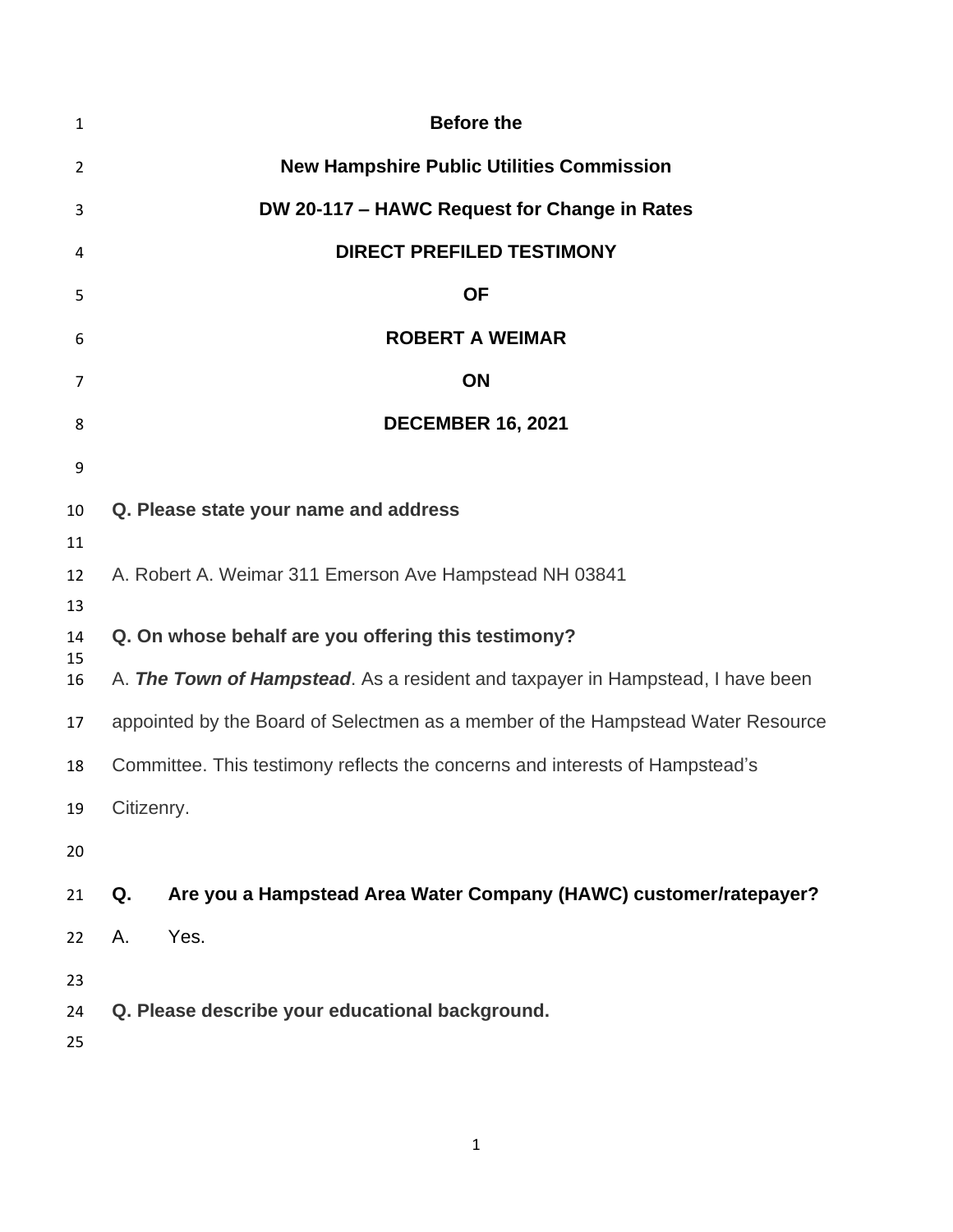A. I have a bachelor's degree in Civil Engineering from the University of Massachusetts, at Amherst. I am a Certified and Registered Professional Engineer in 5 States, including New Hampshire. I also am a Certified MA Septic System Inspector.

## **Q. Please describe your professional experience.**

 A. I have over 48 years of experience as a civil/environmental consulting engineer, program manager and water/sewer utility engineering manager/chief executive. My career has focused on planning, design and managing construction of water and sewer facilities. My experience includes hundreds of planning studies and dozens of facilities designs for municipal and privately owned water, sewer and stormwater entities. I have also assisted preparation of Water Rate Studies, and PUC Submissions, including documents submitted the NHPUC. I have also authored dozens of Technical Papers on subjects related to water systems. **Q. Are you a Hampstead Area Water Company (HAWC) customer/ratepayer?** A. Yes **Q. What is the purpose of your testimony?** 22 A. The purpose of my testimony is to represent the Town of Hampstead to oppose any Hampstead Area Water Company Rates and Charges that are inconsistent with water utility standard practices which fairly and equitably assign costs based upon water availability and use. As such, the Town has concerns about and the proposed 609.5% rate increase on fire hydrants rate increases seen in the proposed "Schedule 5 Existing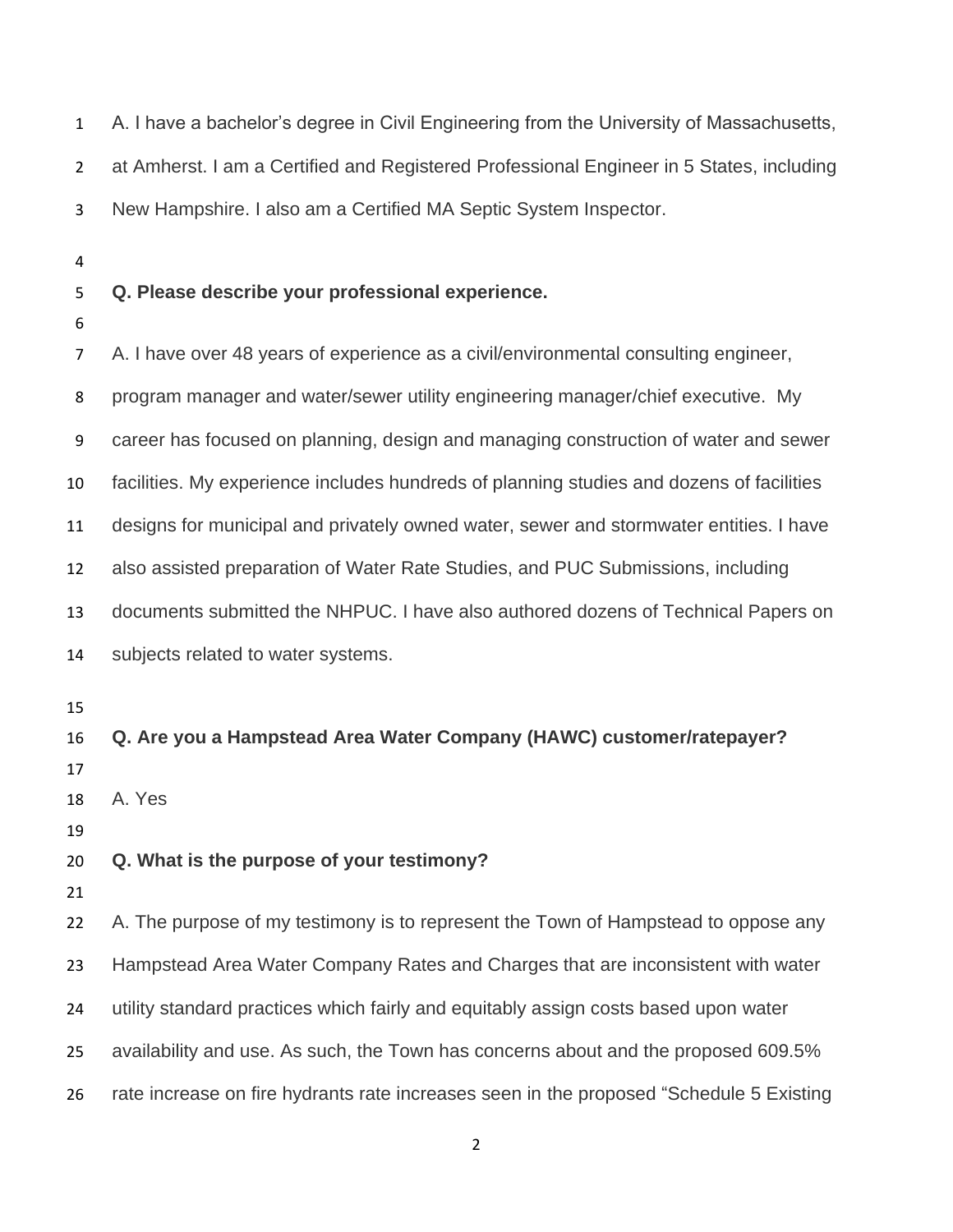and Proposed Rates dated December 11, 2016", which would cost the town of Hampstead an additional \$70,000 per year for which there is little added benefit to the town. When reading the language in the tariff, the current commitment of HAWC to the town for hydrant water volume and pressure is effectively illusionary. That is, the infrastructure that is implicitly presumed to satisfy their stated fire protection capability does not exist.

 The Town requests that the Public Utilities Commission (PUC) reject any Rates and Charges that are inconsistent with National Water Works and Fire Protection Standards or inequitable cost allocation to specific users. The Town also believes that cost allocation to new connections needs to be further reviewed to ensure equity.

### **Q. Why do you oppose the rate increases?**

 A. Analysis of available information suggests that Hampstead will pay an unjust and unreasonable fee for Fire Protection. The Fire Protection Fee appears to be based upon erroneous cost allocation and service availability assumptions. Their technical rate analyses presumes that the Hampstead water system is able to deliver 2000 gallons per minute to any hydrant for a period of 3 hours, which has been proven not possible by field testing. In fact, ISO Studies for Hampstead prove that many hydrants deliver less than 1000 gallons per minute under ideal (low consumer use) periods. In addition, analysis of the Revenue Statements suggest that Connection Fees may not reflect the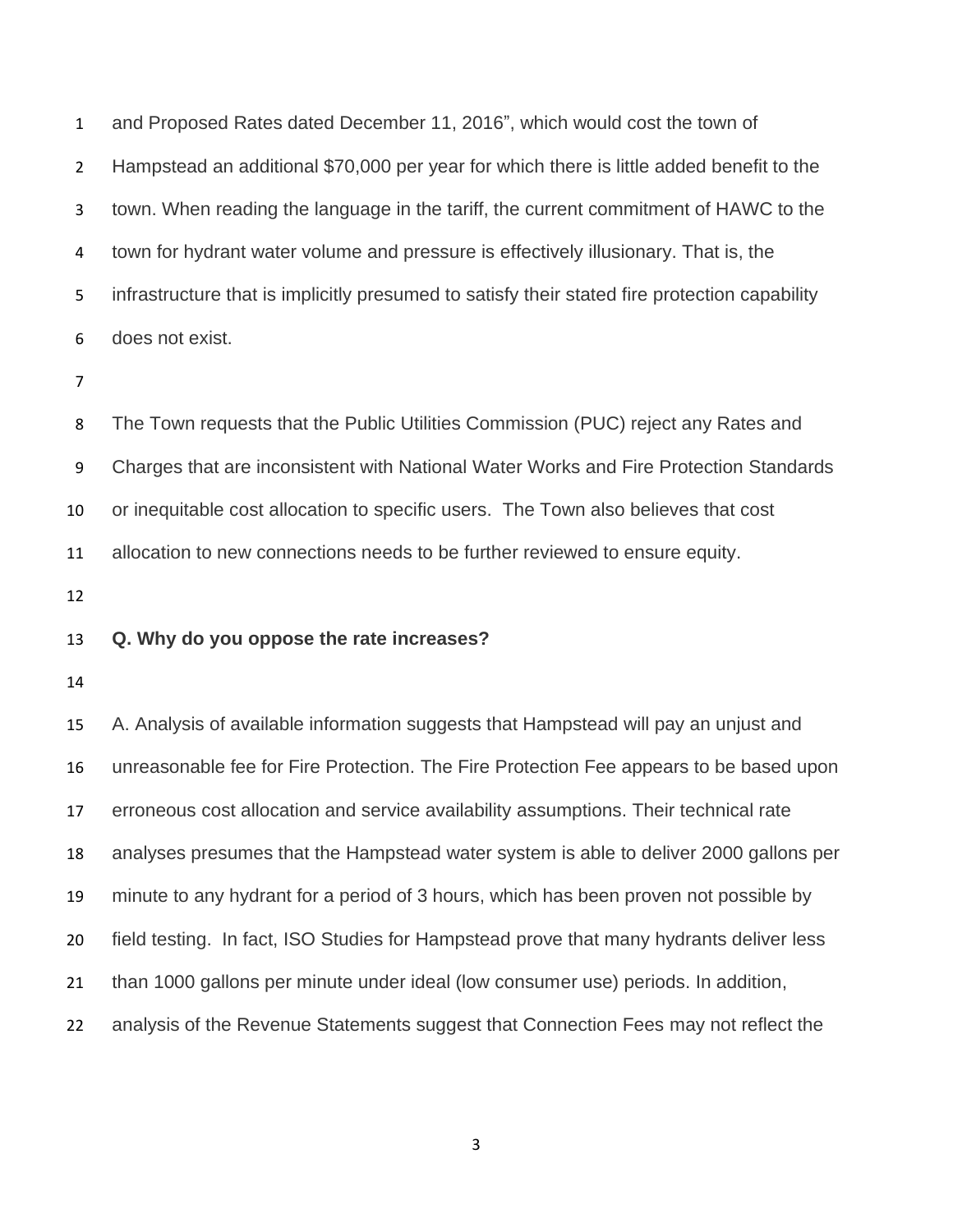actual proportional investment costs to service new properties, including serving the Town of Plaistow's needs.

 The rate increases do not appear to include any assignment of built infrastructure costs to future users/connections. The Town feels it is inequitable and unreasonable to raise rates on customers by six fold when offered limited service which does completely satisfy the intended purpose. We believe the additional charge is unjustified, and that the rate design does not equitably assign fire protection services costs to Hampstead, as opposed to other communities served by HAWC. It also constitutes rate shock for customers with is something that the commission tries to avoid.

#### **Q. What do you mean non-existent commitment?**

 A. Even though the Town of Hampstead paid over \$14,000 in the 2019 test year for our fire hydrants and municipal fire protection, the language says HAWC isn't liable if there's no water or insufficient pressure. As seen in the current tariff language, it says *"Rending of service under this schedule shall in no way be construed to hold the Company liable to furnish at any time or any specific point in its distribution system any minimum flow or pressure, either static or residual."* Equitable user cost allocation must consider the relative performance of the system to satisfy fire protection requirements, which currently is not the case in Hampstead. The existing distribution system was never designed (pipe diameter sizes) for fire protection (only intended to serve domestic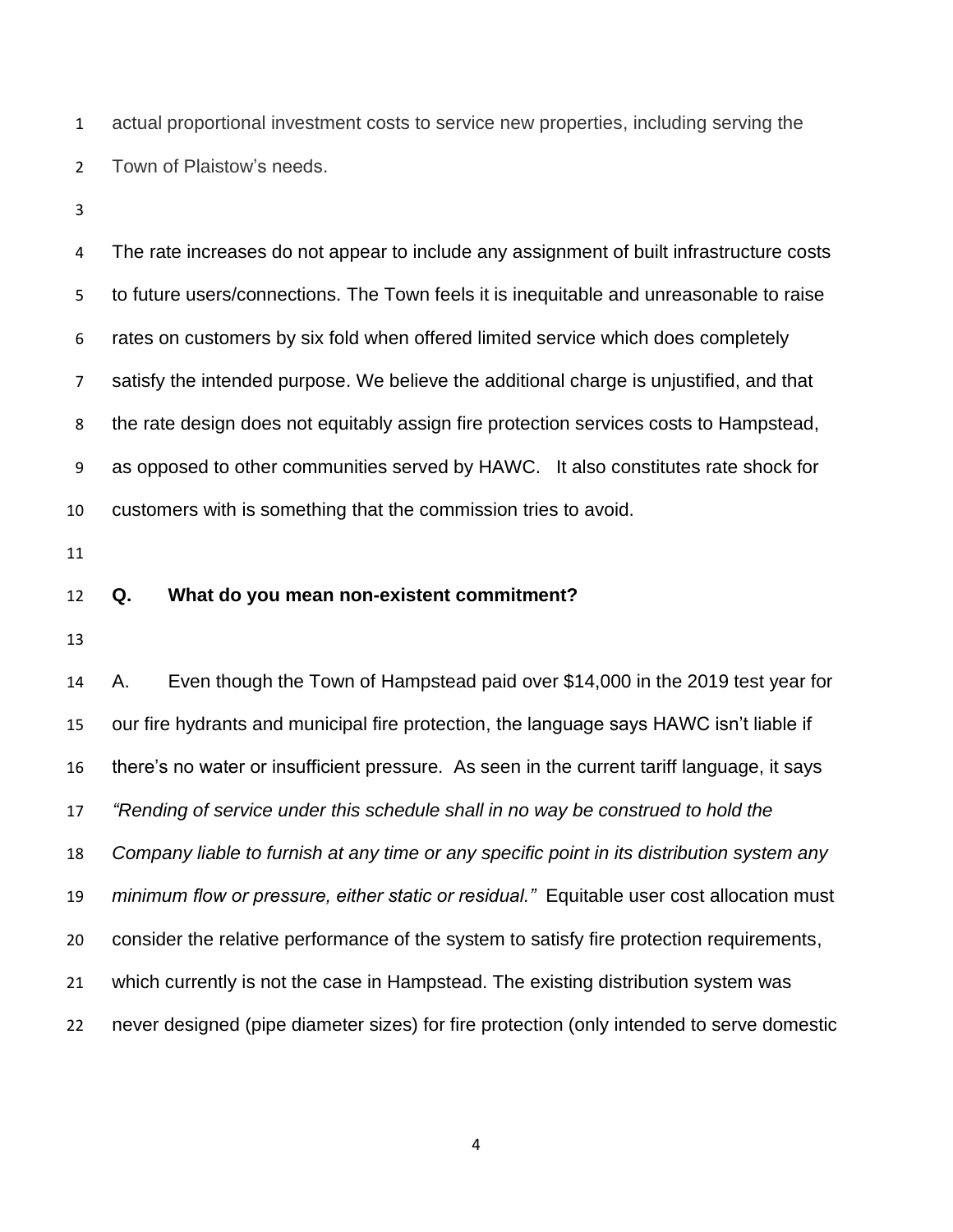- needs) and cannot satisfy the recommended ISO fire flow requirements for Hampstead's residents, and many Commercial properties.
- 

#### **Q. What concerns you about the water tank in Atkinson?**

 A. The pipeline project determined that Plaistow needed both a 400,000 gallon tank in Plaistow and a 500,000 gallon tank in Atkinson. Both these tanks were paid for with funds from the state. But then HAWC made the decision to increase the Atkinson tank from 500,000 gallons to 1 million gallons and took on the additional expense of \$1 million. This additional 500,000 gallon capacity does not appear to fall under "used and useful" for HAWC's existing customers, thereby violating RSA 378:28, and may be based upon HAWC's assumed design standard of 2000 gallons per minute flow for a 3 hour period, a total storage need of 360,000 gallons. The nominal design standard storage required for Hampstead is 1000 gallons per minute (which is not met throughout Hampstead) for a period of 2 hours, which requires 120,000 gallons, or 1/3 of the additional storage calculated for the fire storage sizing used. As a result, this additional storage expenditure would then appear to be to serve future customers which HAWC is trying to get current customers to pay for with these unjust and unreasonable rate increase requests. At the very least, the additional storage offers no direct tangible value to Hampstead's Fire Protection needs.

- 
-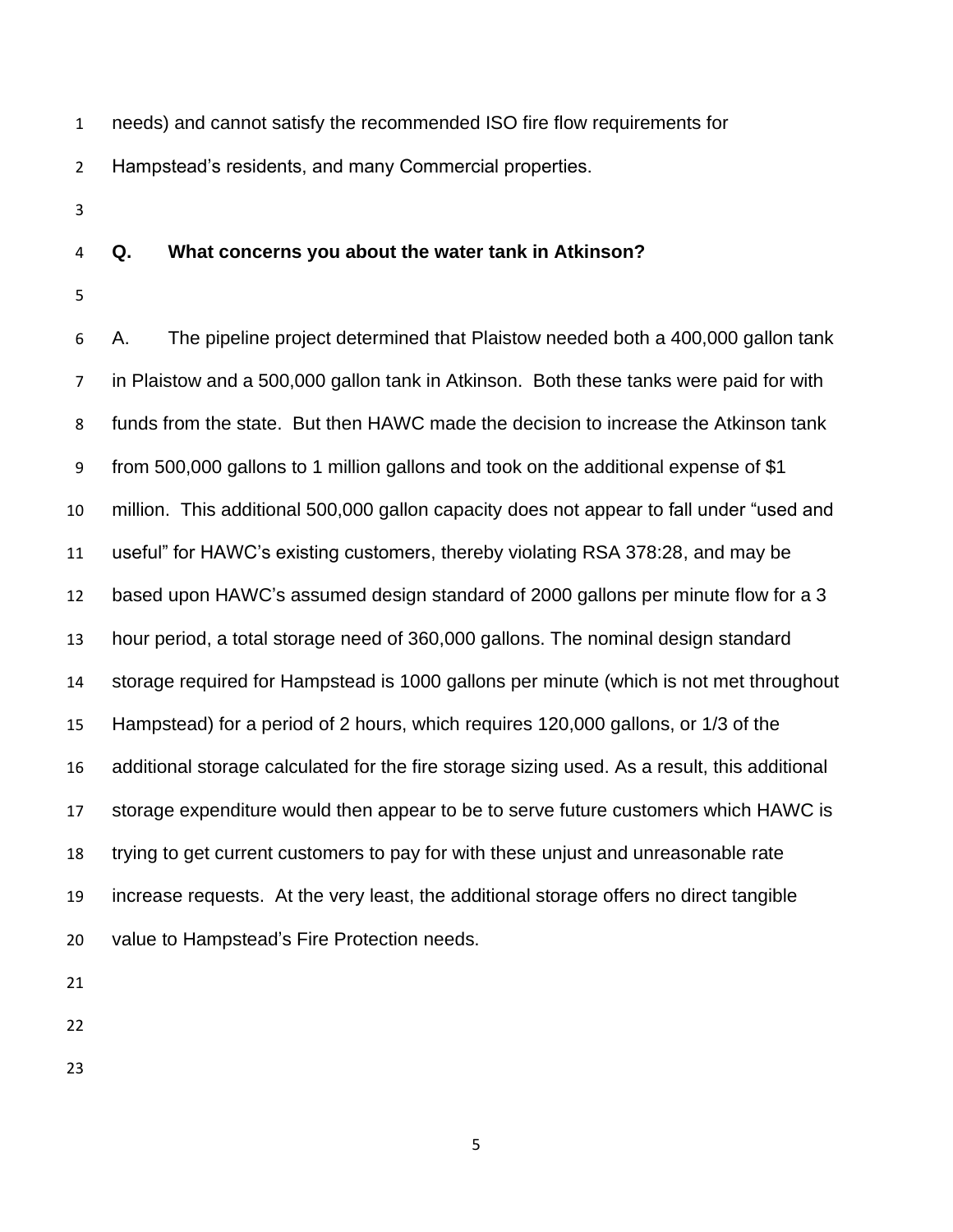# **Q. Why do you feel the Cost of Service Study (COSS) and Rate Design performed by David Fox, consultant from Raftelis, is flawed?**

 A. Mr. Fox used the methodologies from the AWWA (American Water Works Association) M1 Manual called "Principles of Water Rates, Fees and Charges." In reading that manual, it does not take into account our scenario where the water company does not service the entire town, and 1/3 of their customers are not even connected to the water system being upgraded. These guidelines are written for a water company servicing a singular, entire town and all its residents which receive equal benefit. In Hampstead, less than 40% of the residents are HAWC customers (and less than 40% of Atkinson residents are HAWC customers). The majority of the cost goes to the towns of Atkinson and Hampstead through a 609.5% increase in municipal fire protection, and this impacts all taxpayers, even though they do not fully benefit from the service or protection. Also, and 1/3 of all HAWC customers aren't even connected to the Atkinson-Hampstead Core where the upgrades have occurred and will see zero benefit but will be charged upwards of 60% increase in their water rates. This is not fair and equitable and thus is flawed, invalid, and unacceptable.

## **Q. Don't the other residents benefit from having hydrants in town?**

 A. To some extent, yes, absolutely. But when you look at the town of Hampstead, and where HAWC customers reside, they are mostly in dead end developments.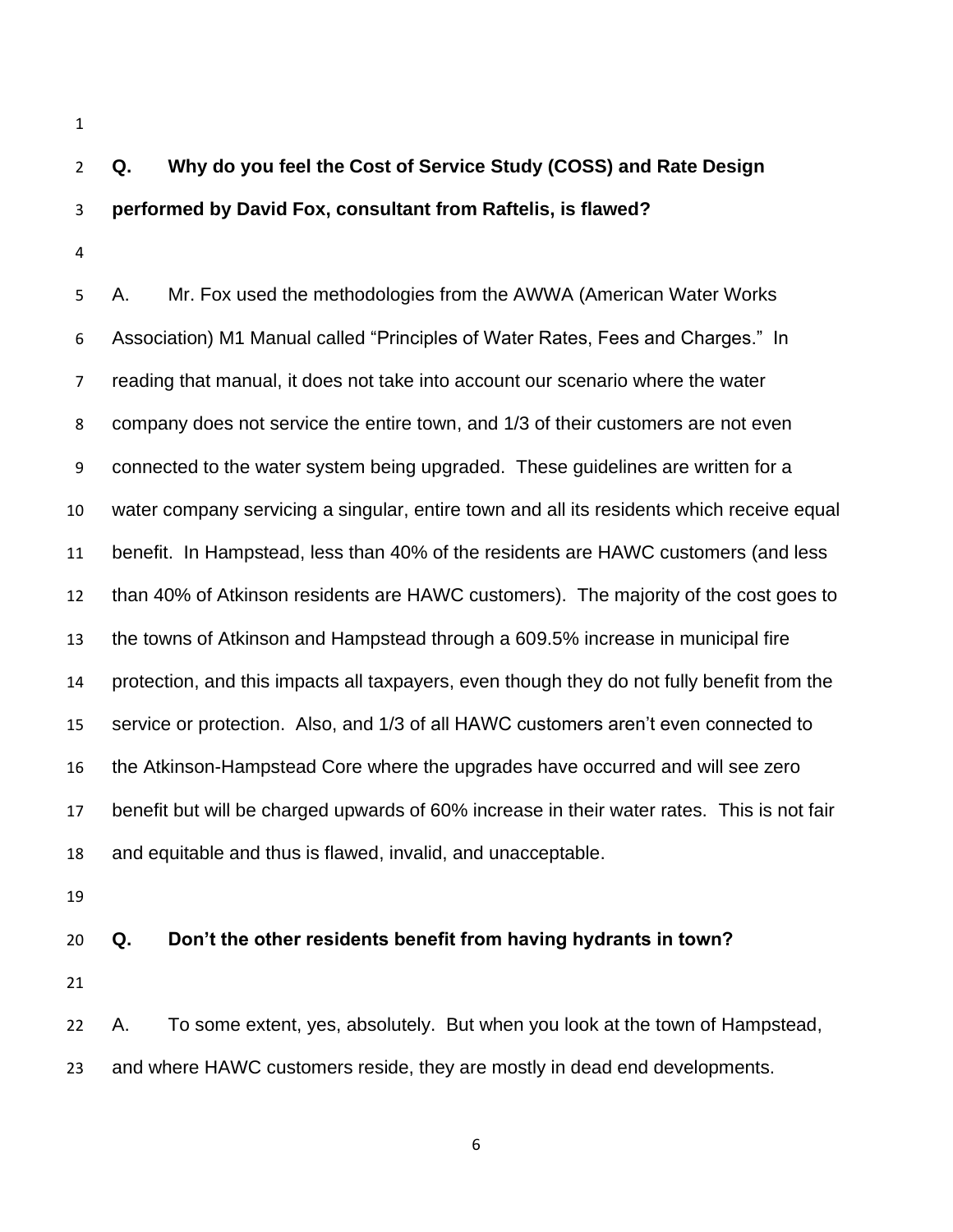| $\mathbf{1}$   | Hydrants along the main roads do add value to the community, but only properties          |  |  |
|----------------|-------------------------------------------------------------------------------------------|--|--|
| $\overline{2}$ | within a nominal distance of the hydrants. When there is a fire, the fire department will |  |  |
| 3              | find the closest hydrants, and for non-HAWC customers, the delay in delivering water to   |  |  |
| 4              | the property can "extinguish" the value of hydrants to protect value. Again, the COSS     |  |  |
| 5              | and rate design performed by Mr. Fox have incorrect assumptions which are not             |  |  |
| 6              | relevant to HAWC customers, and result in proposed fees that are unjust and               |  |  |
| $\overline{7}$ | unreasonable to the Towns of Atkinson and Hampstead.                                      |  |  |
| 8              |                                                                                           |  |  |
| 9              | Q.<br>What do you mean by future customers versus current customers?                      |  |  |
| 10             |                                                                                           |  |  |
| 11             | New developments should be required to "buy in to the system" as they will<br>Α.          |  |  |
| 12             | directly benefit from investments made by the existing service connections, and their     |  |  |
| 13             | resident towns. The assignment of costs should be based upon an accepted Cost of          |  |  |
| 14             | Service Study, which includes the depreciated value of the existing facilities to support |  |  |
| 15             | the new demands, as well as any new facilities required specifically for the new          |  |  |
| 16             | development.                                                                              |  |  |
| 17             |                                                                                           |  |  |
| 18             | What would you like the PUC Commissioners to do?<br>Q.                                    |  |  |
| 19             |                                                                                           |  |  |
| 20             | The PUC Commissioners should approve the temporary rate increase<br>Α.                    |  |  |
| 21             | recommended to them in May 2021, as HAWC deserves some increase their revenues,           |  |  |
| 22             | but the PUC Commissioners should completely reject this permanent rate case increase      |  |  |
| 23             | request. These massive rate increases constitute rate shock, are unjust and               |  |  |